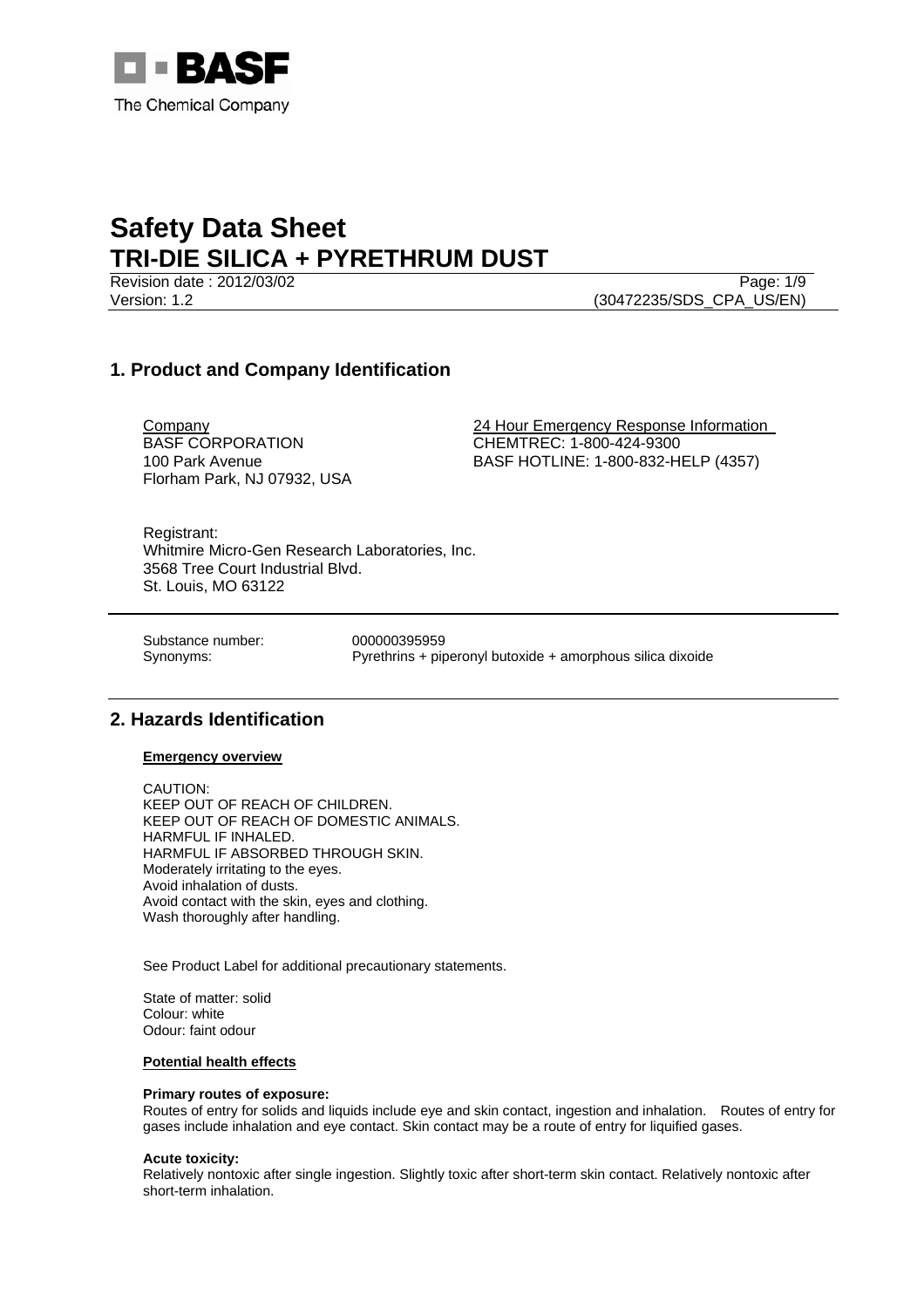### Revision date : 2012/03/02 Page: 2/9

#### **Irritation / corrosion:**

May cause moderate but temporary irritation to the eyes. May cause slight irritation to the skin.

#### **Sensitization:**

Skin sensitizing effects were not observed in animal studies.

#### **Signs and symptoms of overexposure:**

Vomiting may cause aspiration pneumonia due to the ingredients.

## **Potential environmental effects**

#### **Aquatic toxicity:**

Acutely toxic for aquatic organisms. The product has not been tested.

### **3. Composition / Information on Ingredients**

| Silica gel, precipitated, crystalline free  |
|---------------------------------------------|
| Distillates (petroleum), hydrotreated light |
|                                             |

## **4. First-Aid Measures**

#### **General advice:**

First aid providers should wear personal protective equipment to prevent exposure. Remove contaminated clothing. Move person to fresh air. If person is not breathing, call 911 or ambulance, then give artificial respiration, preferably mouth-to-mouth if possible. Call a poison control center or physician for treatment advice. Have the product container or label with you when calling a poison control center or doctor or going for treatment.

#### **If inhaled:**

Remove the affected individual into fresh air and keep the person calm.

#### **If on skin:**

Rinse skin immediately with plenty of water for 15 - 20 minutes.

#### **If in eyes:**

Hold eyes open and rinse slowly and gently with water for 15 to 20 minutes. Remove contact lenses, if present, after first 5 minutes, then continue rinsing.

#### **If swallowed:**

Never induce vomiting or give anything by mouth if the victim is unconscious or having convulsions. Do not induce vomiting. Have person sip a glass of water if able to swallow.

#### **Note to physician**

Treatment: Aspiration of this product during induced emesis can result in lung injury. If evacuation of stomach contents is considered necessary, use method least likely to cause aspiration, such as gastric lavage after endotracheal intubation.

## **5. Fire-Fighting Measures**

| Flash point:           | 177 °F |                |
|------------------------|--------|----------------|
| Lower explosion limit: |        | not determined |
| Upper explosion limit: |        | not determined |

Version: 1.2 (30472235/SDS\_CPA\_US/EN)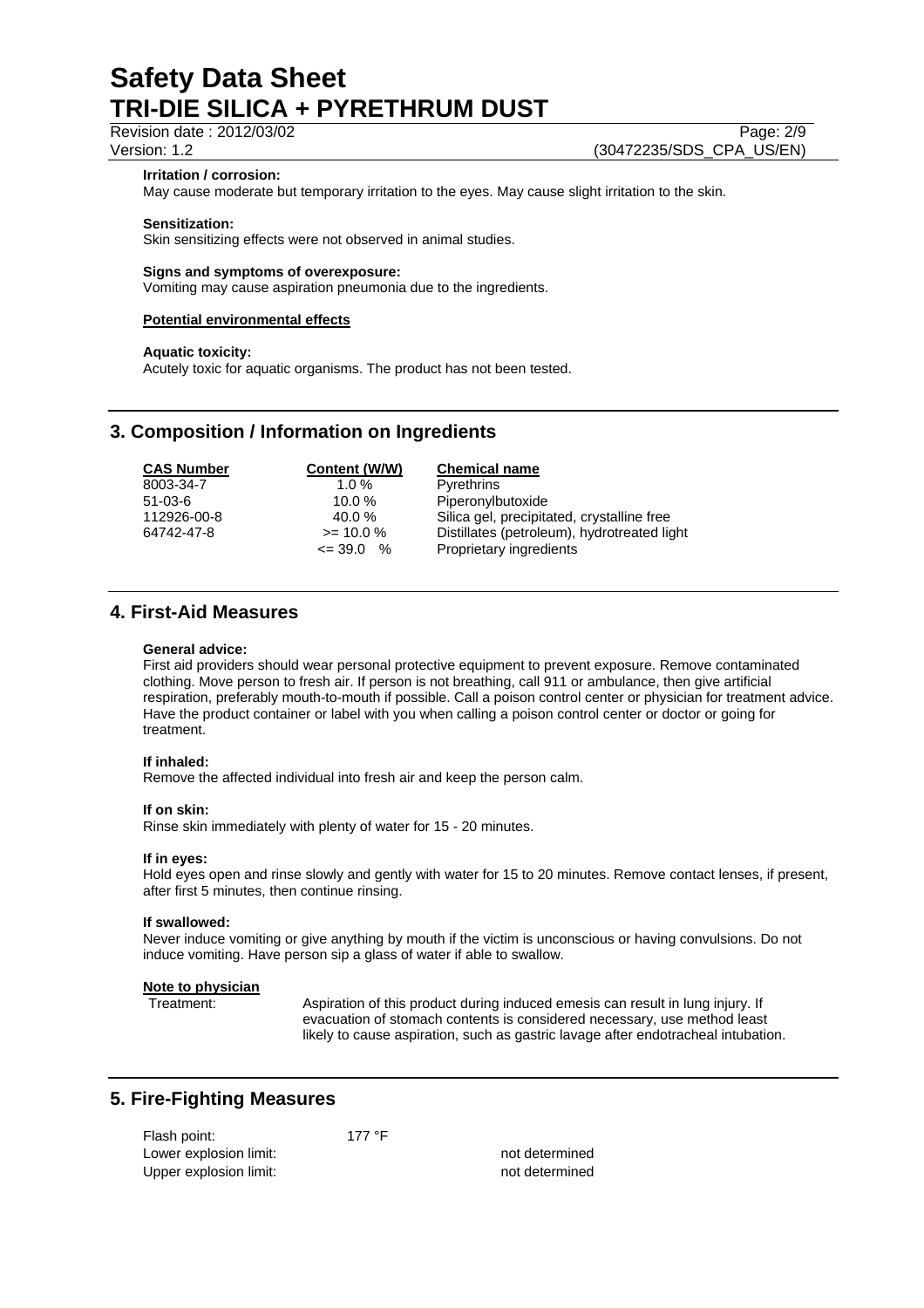# Revision date : 2012/03/02 Page: 3/9

## **Suitable extinguishing media:**

foam, dry powder, carbon dioxide

### **Hazards during fire-fighting:**

carbon monoxide, carbon dioxide,

If product is heated above decomposition temperature, toxic vapours will be released. The substances/groups of substances mentioned can be released in case of fire.

#### **Protective equipment for fire-fighting:**

Firefighters should be equipped with self-contained breathing apparatus and turn-out gear.

#### **Further information:**

Evacuate area of all unnecessary personnel. Contain contaminated water/firefighting water. Do not allow to enter drains or waterways.

## **6. Accidental release measures**

#### **Personal precautions:**

Take appropriate protective measures. Clear area. Shut off source of leak only under safe conditions. Extinguish sources of ignition nearby and downwind. Ensure adequate ventilation. Wear suitable personal protective clothing and equipment.

#### **Environmental precautions:**

Do not discharge into the subsoil/soil. Do not discharge into drains/surface waters/groundwater. Contain contaminated water/firefighting water. A spill of or in excess of the reportable quantity requires notification to state, local and national emergency authorities. This product is regulated by CERCLA ('Superfund').

#### **Cleanup:**

Dike spillage. Pick up with suitable absorbent material. Spilled substance/product should be recovered and applied according to label rates whenever possible. If application of spilled substance/product is not possible, then spills should be contained, solidified, and placed in suitable containers for disposal. After decontamination, spill area can be washed with water. Collect wash water for approved disposal.

## **7. Handling and Storage**

#### **Handling**

#### **General advice:**

RECOMMENDATIONS ARE FOR MANUFACTURING, COMMERCIAL BLENDING, AND PACKAGING WORKERS. PESTICIDE APPLICATORS & WORKERS must refer to the Product Label and Directions for Use attached to the product. Provide good ventilation of working area (local exhaust ventilation if necessary). Keep away from sources of ignition - No smoking. Keep container tightly sealed. Protect against heat. Handle and open container with care. Do not open until ready to use. Once container is opened, content should be used as soon as possible. Provide means for controlling leaks and spills. Follow label warnings even after container is emptied. The substance/ product may be handled only by appropriately trained personnel. Avoid all direct contact with the substance/product. Avoid contact with the skin, eyes and clothing. Avoid inhalation of dusts/mists/vapours. Wear suitable personal protective clothing and equipment.

#### **Protection against fire and explosion:**

The relevant fire protection measures should be noted. Fire extinguishers should be kept handy. Avoid all sources of ignition: heat, sparks, open flame. Avoid extreme heat. Ground all transfer equipment properly to prevent electrostatic discharge. Electrostatic discharge may cause ignition.

#### **Storage**

#### **General advice:**

Keep only in the original container in a cool, dry, well-ventilated place away from ignition sources, heat or flame. Protect containers from physical damage. Protect against contamination. The authority permits and storage regulations must be observed.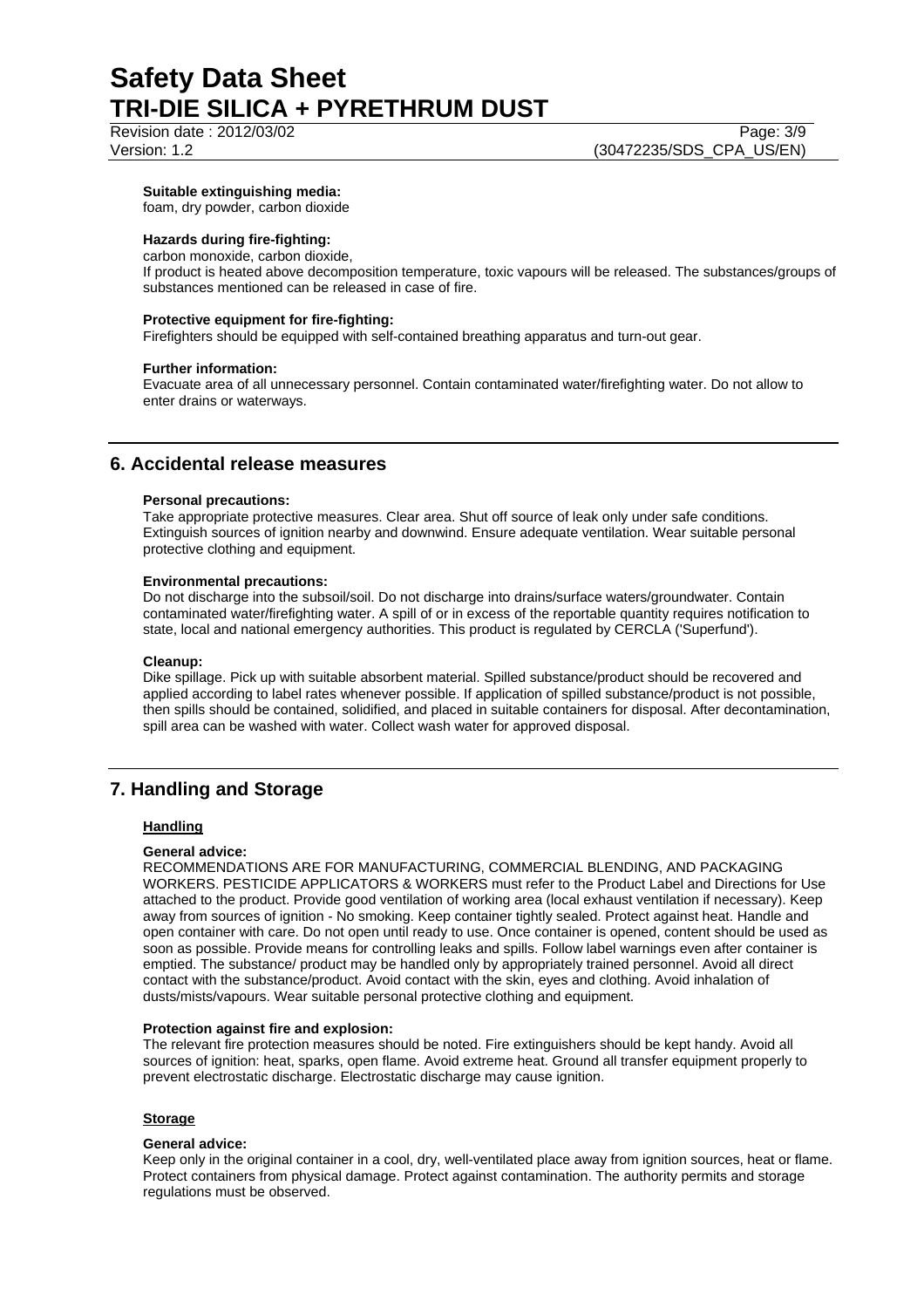Revision date : 2012/03/02 Page: 4/9

Version: 1.2 (30472235/SDS\_CPA\_US/EN)

#### **Storage incompatibility:**

General advice: Segregate from incompatible substances. Segregate from foods and animal feeds. Segregate from textiles and similar materials.

#### **Storage stability:**

 May be kept indefinitely if stored properly. If an expiry date is mentioned on the packaging/label this takes priority over the statements on storage duration in this safety data sheet.

## **8. Exposure Controls and Personal Protection**

**Users of a pesticidal product should refer to the product label for personal protective equipment requirements.** 

#### **Components with workplace control parameters**

| Pyrethrins               | OSHA<br><b>ACGIH</b> | PEL $5 \text{ mg/m3}$ ;<br>TWA value $5 \text{ mg/m3}$ :                                                                                                                                                                                                                       |  |  |
|--------------------------|----------------------|--------------------------------------------------------------------------------------------------------------------------------------------------------------------------------------------------------------------------------------------------------------------------------|--|--|
| Distillates (petroleum), |                      |                                                                                                                                                                                                                                                                                |  |  |
| hydrotreated light       | ACGIH                | TWA value 200 mg/m3 Non-aerosol<br>(total)<br>hydrocarbon vapor);<br>Application restricted to conditions in which there are<br>negligible aerosol exposures.<br>Skin Designation Non-aerosol (total hydrocarbon<br>vapor);<br>The substance can be absorbed through the skin. |  |  |

#### **Advice on system design:**

Whenever possible, engineering controls should be used to minimize the need for personal protective equipment.

#### **Personal protective equipment**

#### **RECOMMENDATIONS FOR MANUFACTURING, COMMERCIAL BLENDING, AND PACKAGING WORKERS:**

#### **Respiratory protection:**

Wear respiratory protection if ventilation is inadequate. Wear a NIOSH-certified (or equivalent) organic vapour/particulate respirator. For situations where the airborne concentrations may exceed the level for which an air purifying respirator is effective, or where the levels are unknown or Immediately Dangerous to Life or Health (IDLH), use NIOSH-certified full facepiece pressure demand self-contained breathing apparatus (SCBA) or a full facepiece pressure demand supplied-air respirator (SAR) with escape provisions.

#### **Hand protection:**

Chemical resistant protective gloves, Protective glove selection must be based on the user's assessment of the workplace hazards.

#### **Eye protection:**

Safety glasses with side-shields. Tightly fitting safety goggles (chemical goggles). Wear face shield if splashing hazard exists.

#### **Body protection:**

Body protection must be chosen depending on activity and possible exposure, e.g. head protection, apron, protective boots, chemical-protection suit.

#### **General safety and hygiene measures:**

RECOMMENDATIONS FOR MANUFACTURING, COMMERCIAL BLENDING, AND PACKAGING WORKERS Wear long sleeved work shirt and long work pants in addition to other stated personal protective equipment. Work place should be equipped with a shower and an eye wash. Handle in accordance with good industrial hygiene and safety practice. Personal protective equipment should be decontaminated prior to reuse. Gloves must be inspected regularly and prior to each use. Replace if necessary (e.g. pinhole leaks). Take off immediately all contaminated clothing. Store work clothing separately. Hands and/or face should be washed before breaks and at the end of the shift. No eating, drinking, smoking or tobacco use at the place of work. Keep away from food, drink and animal feeding stuffs.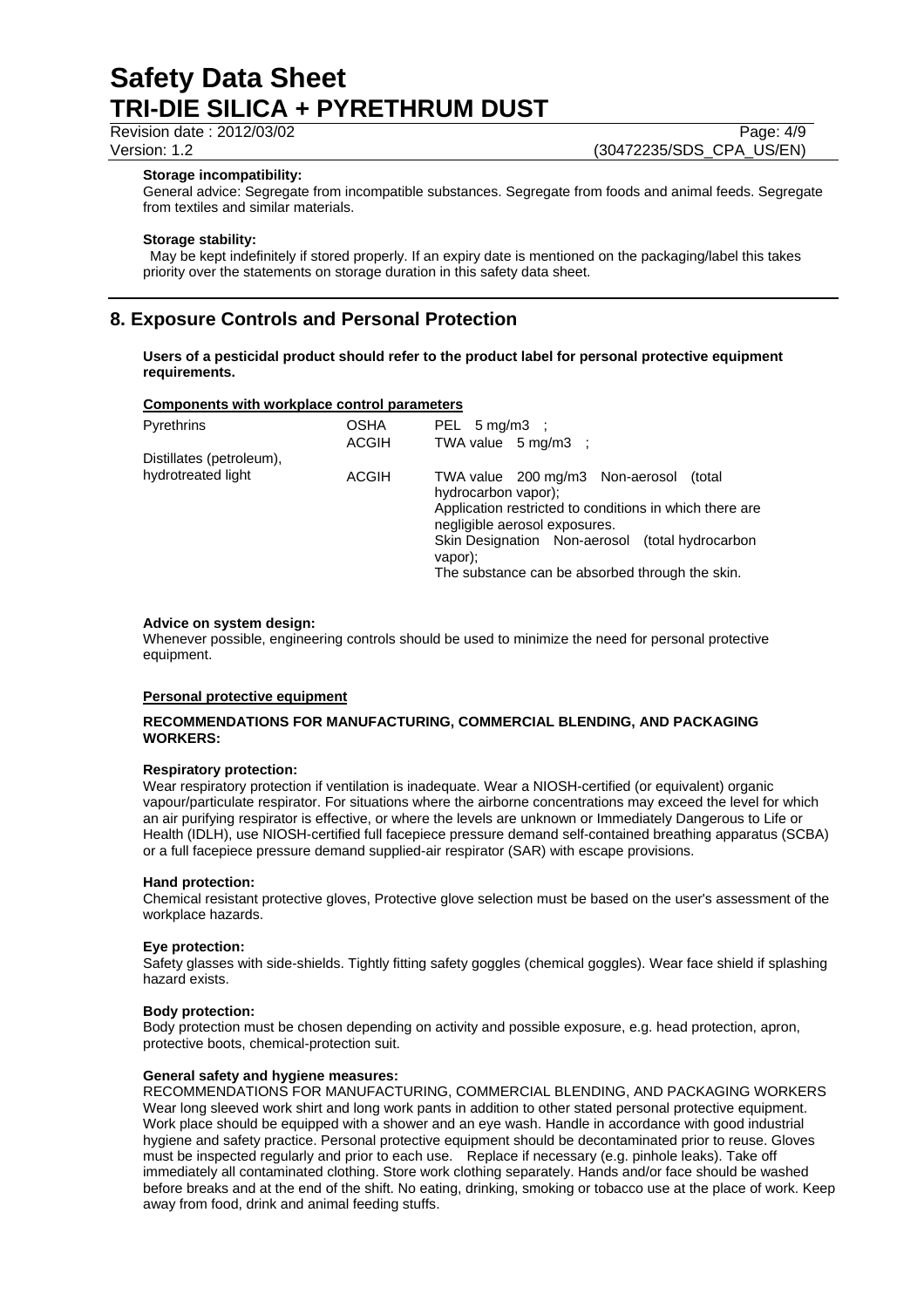Revision date : 2012/03/02 Page: 5/9

Version: 1.2 (30472235/SDS\_CPA\_US/EN)

## **9. Physical and Chemical Properties**

| Form:                      | powder           |                                   |
|----------------------------|------------------|-----------------------------------|
| Odour:                     | faint odour      |                                   |
| Colour:                    | white            |                                   |
| pH value:                  |                  | of low solubility, not determined |
| Vapour pressure:           |                  | The product has not been tested.  |
| Density:                   | $0.278$ g/cm $3$ | (approx. $70 °F$ )                |
| Vapour density:            |                  | not determined                    |
| Partitioning coefficient   |                  | not applicable                    |
| n-octanol/water (log Pow): |                  |                                   |
| Solubility in water:       |                  | slightly soluble                  |
|                            |                  |                                   |

## **10. Stability and Reactivity**

#### **Conditions to avoid:**

Avoid all sources of ignition: heat, sparks, open flame. Avoid prolonged storage. Avoid electro-static discharge. Avoid contamination. Avoid prolonged exposure to extreme heat. Avoid extreme temperatures. This product may form an explosive mixture if: 1. the dust is suspended in the atmosphere as a dust cloud AND 2. the concentration of the dust is above the lower explosion limit (LEL) AND 3. the limiting oxygen concentration (LOC) is exceeded.

#### **Substances to avoid:**

strong oxidizing agents

#### **Hazardous reactions:**

The product is chemically stable.

#### **Decomposition products:**

No hazardous decomposition products if stored and handled as prescribed/indicated., Prolonged thermal loading can result in products of degradation being given off.

#### **Thermal decomposition:**

Possible thermal decomposition products: carbon monoxide, carbon dioxide Stable at ambient temperature. If product is heated above decomposition temperature toxic vapours may be released. To avoid thermal decomposition, do not overheat.

#### **Corrosion to metals:**

Corrosive effects to metal are not anticipated.

## **11. Toxicological information**

#### **Acute toxicity**

**Oral:** Type of value: LD50 Species: rat Value: > 5,000 mg/kg

**Inhalation:**  Type of value: LC50 Species: rat Value:  $> 4.3$  mg/l

**Dermal:**  Type of value: LD50 Species: rabbit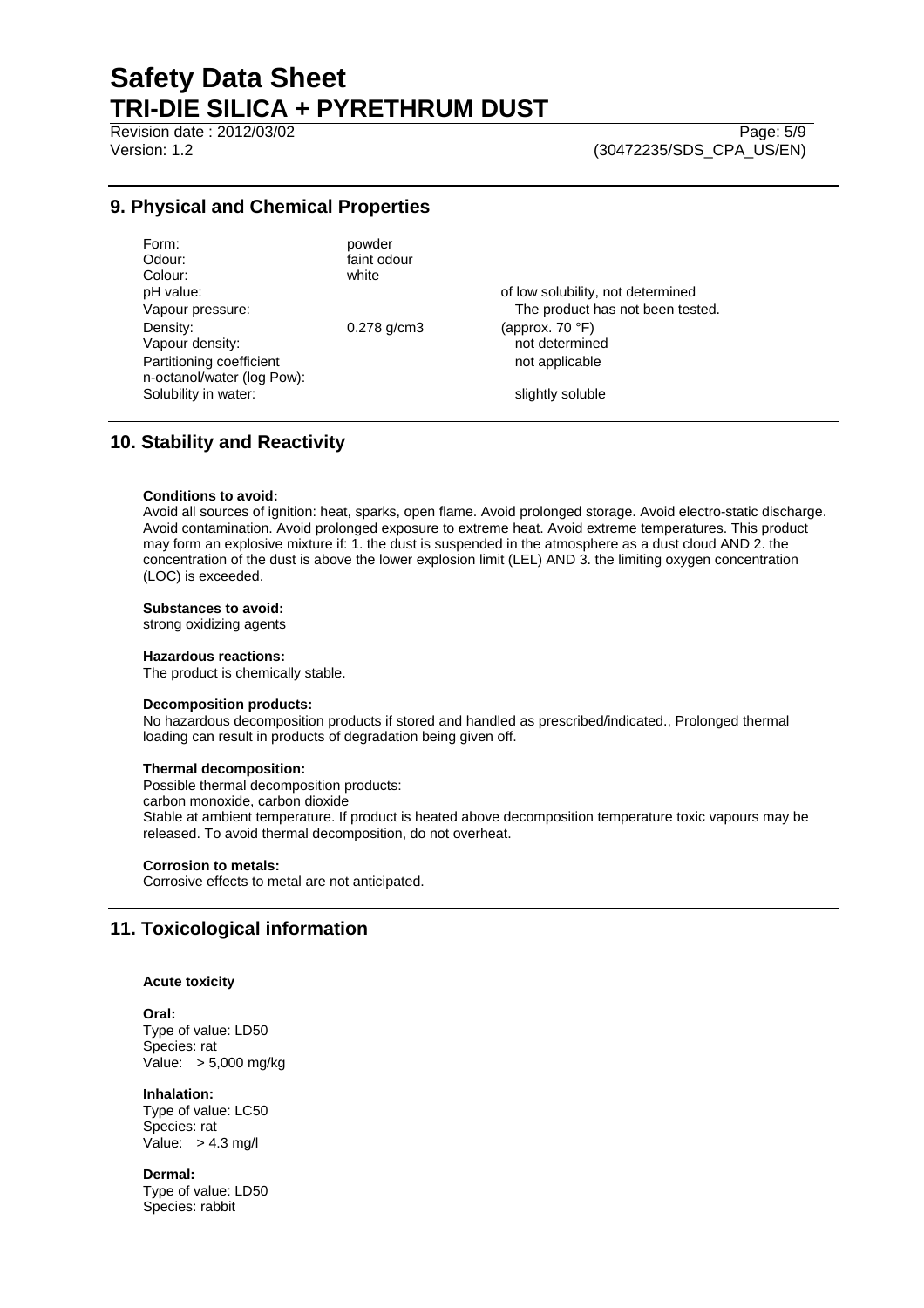Revision date : 2012/03/02 Page: 6/9

Value: > 2,000 mg/kg

#### **Irritation / corrosion**

**Skin:**  Species: rabbit Result: non-irritant

#### **Eye:**

Species: rabbit Result: non-irritant May cause slight irritation to the eyes.

#### **Genetic toxicity**

*Information on: pyrethrum No mutagenic effects reported.* 

*Information on: Piperonyl butoxide Mutagenicity tests revealed no genotoxic potential.* 

*Information on: Silica gel, precipitated, crystalline free The substance was not mutagenic in bacteria. The substance was not mutagenic in mammalian cell culture. The substance was not mutagenic in studies with mammals.* 

*Information on: Distillates (petroleum), hydrotreated light In the majority of tests performed (bacteria/microorganisms/cell cultures) a mutagenic effect was not found. A mutagenic effect was also not observed in in-vivo assays. Literature data.*  ----------------------------------

#### **Carcinogenicity**

*Information on: pyrethrum Not Likely to Be Carcinogenic to Humans. Information on: Piperonyl butoxide In long-term studies in rats and mice in which the substance was given by feed, a carcinogenic effect was not observed. The US EPA has classified this substance with the rating of 'C', possible human carcinogen.*  ----------------------------------

#### **Reproductive toxicity**

*Information on: pyrethrum No reproductive toxic effects reported. Information on: Piperonyl butoxide No reproductive toxic effects reported. The results of animal studies gave no indication of a fertility impairing effect.*  ----------------------------------

#### **Development:**

*Information on: pyrethrum No indications of a developmental toxic / teratogenic effect were seen in animal studies. Information on: Piperonyl butoxide No indications of a developmental toxic / teratogenic effect were seen in animal studies. Information on: Distillates (petroleum), hydrotreated light No indications of a developmental toxic / teratogenic effect were seen in animal studies. Literature data.*  ----------------------------------

# **12. Ecological Information**

Version: 1.2 (30472235/SDS\_CPA\_US/EN)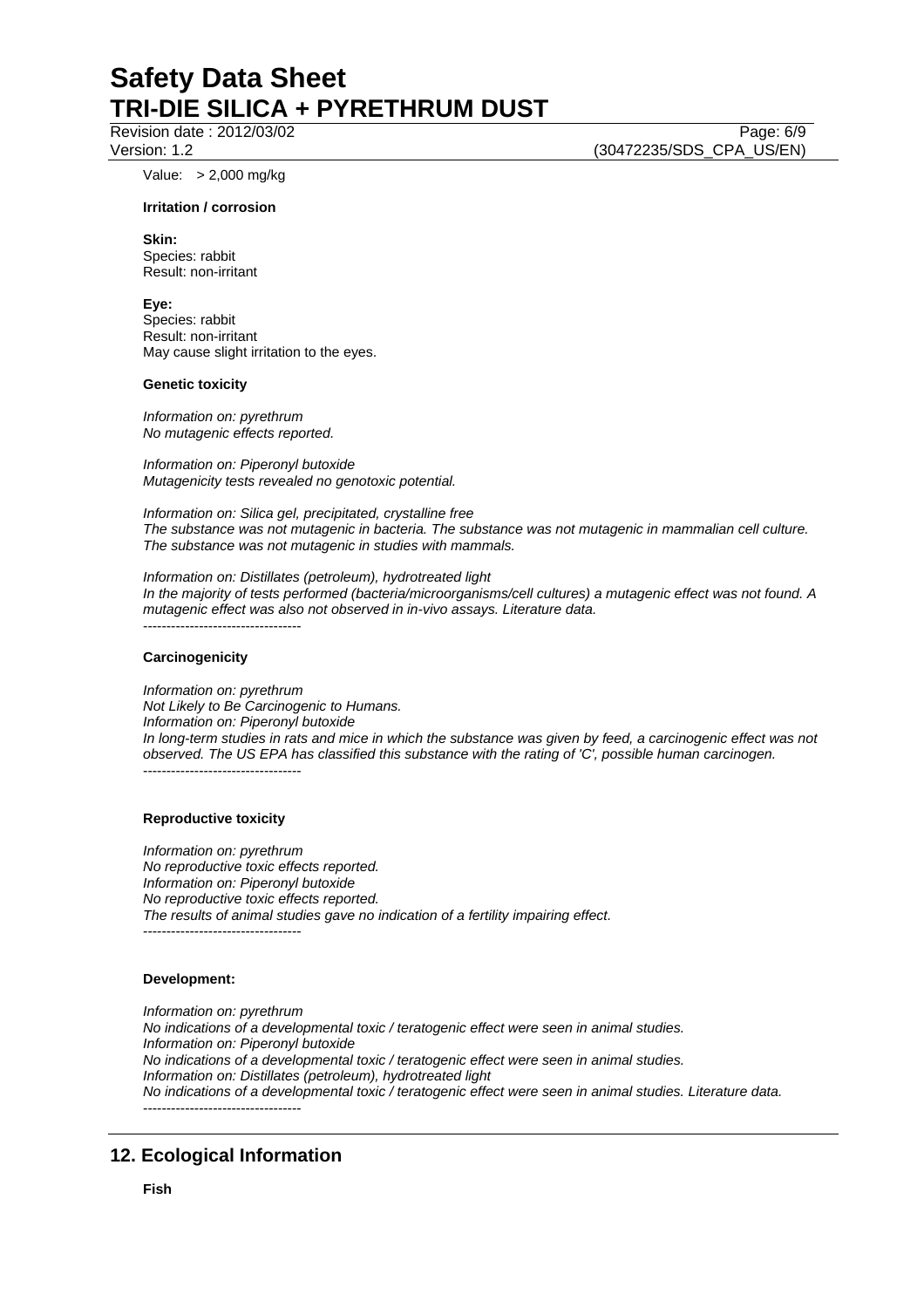Revision date : 2012/03/02 Page: 7/9

Version: 1.2 (30472235/SDS\_CPA\_US/EN)

*Information on: pyrethrum Acute: Oncorhynchus mykiss/LC50 (96 h): 0.0051 mg/l* 

*Information on: Piperonyl butoxide Acute: other Oncorhynchus mykiss/LC50 (96 h): 6.12 mg/l* 

*Information on: Distillates (petroleum), hydrotreated light Acute: Brachydanio rerio/LC50 (96 h): 7.3 mg/l The product has not been tested. The statement has been derived from products of a similar structure or composition. Literature data.*  ----------------------------------

#### **Aquatic invertebrates**

*Information on: pyrethrum Acute: Daphnia magna/EC50 (48 h): 0.0116 mg/l* 

*Information on: Piperonyl butoxide Acute: other Daphnia magna/EC50 (48 h): 0.51 mg/l* 

*Information on: Distillates (petroleum), hydrotreated light Acute: Daphnia magna/EL50 (48 h): 1.4 - 21 mg/l The product has not been tested. The statement has been derived from products of a similar structure or composition. Literature data.*  ----------------------------------

### **Aquatic plants**

*Information on: Piperonyl butoxide Toxicity to aquatic plants: other green algae/EC50:* 

*Information on: Distillates (petroleum), hydrotreated light Toxicity to aquatic plants: algae/EC50 (72 h): 3.7 - 8.3 mg/l Literature data.*  ----------------------------------

# **13. Disposal considerations**

#### **Waste disposal of substance:**

Pesticide wastes are regulated. If pesticide wastes cannot be disposed of according to label instructions, contact the State Pesticide or Environmental Control Agency or the Hazardous Waste representative at the nearest EPA Regional Office for guidance.

### **Container disposal:**

Rinse thoroughly at least three times (triple rinse) in accordance with EPA recommendations. Consult state or local disposal authorities for approved alternative procedures such as container recycling. Recommend crushing, puncturing or other means to prevent unauthorized use of used containers.

# **14. Transport Information**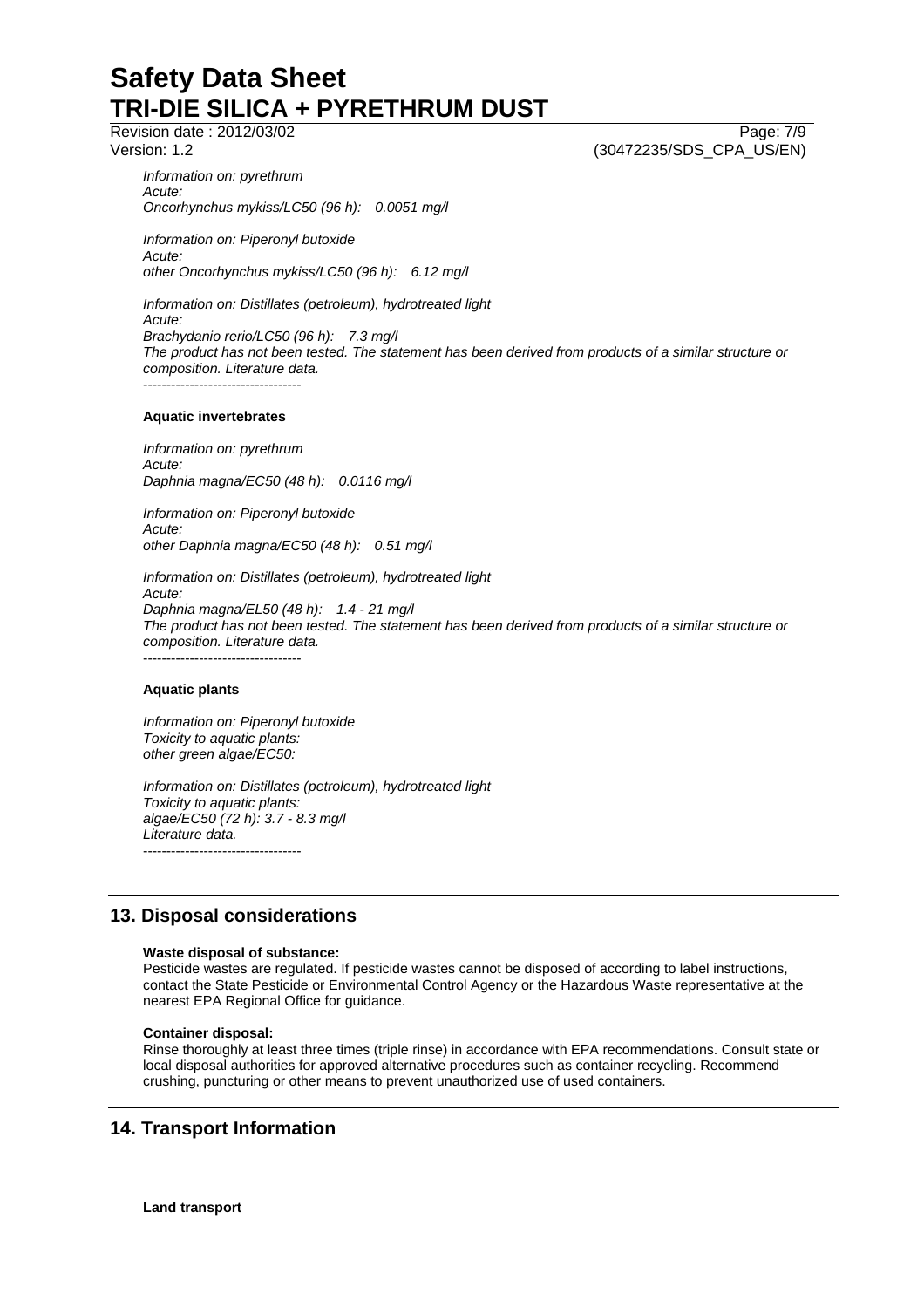Revision date : 2012/03/02 Page: 8/9

USDOT

Version: 1.2 (30472235/SDS\_CPA\_US/EN)

Not classified as a dangerous good under transport regulations

**Sea transport**  IMDG

Not classified as a dangerous good under transport regulations

**Air transport**  IATA/ICAO

Not classified as a dangerous good under transport regulations

## **Further information**

DOT: This product is regulated if the amount in a single receptacle exceeds the Reportable Quantity (RQ). Please refer to Section 15 of this MSDS for the RQ for this product.

# **15. Regulatory Information**

#### **Federal Regulations**

| <b>Registration status:</b><br>Chemical              | TSCA, US                                      | blocked / not listed |                                                                                         |  |  |
|------------------------------------------------------|-----------------------------------------------|----------------------|-----------------------------------------------------------------------------------------|--|--|
| <b>Crop Protection</b>                               | TSCA, US                                      | released / exempt    |                                                                                         |  |  |
| EPCRA 311/312 (Hazard categories):<br>Acute: Chronic |                                               |                      |                                                                                         |  |  |
| <b>EPCRA 313:</b><br><b>CAS Number</b><br>$51-03-6$  | <b>Chemical name</b><br>Piperonylbutoxide     |                      |                                                                                         |  |  |
| <b>CERCLA RQ</b><br>1 LBS                            | <b>CAS Number</b><br>121-21-1                 |                      | <b>Chemical name</b><br>pyrethrin I                                                     |  |  |
| <b>State regulations</b>                             |                                               |                      |                                                                                         |  |  |
| <b>State RTK</b><br>MA, NJ, PA<br>MA, NJ, PA         | <b>CAS Number</b><br>8003-34-7<br>112926-00-8 |                      | <b>Chemical name</b><br><b>Pyrethrins</b><br>Silica gel, precipitated, crystalline free |  |  |

## **16. Other Information**

## **Refer to product label for EPA registration number.**

Recommended use: insecticide

We support worldwide Responsible Care® initiatives. We value the health and safety of our employees, customers, suppliers and neighbors, and the protection of the environment. Our commitment to Responsible Care is integral to conducting our business and operating our facilities in a safe and environmentally responsible fashion, supporting our customers and suppliers in ensuring the safe and environmentally sound handling of our products, and minimizing the impact of our operations on society and the environment during production, storage, transport, use and disposal of our products.